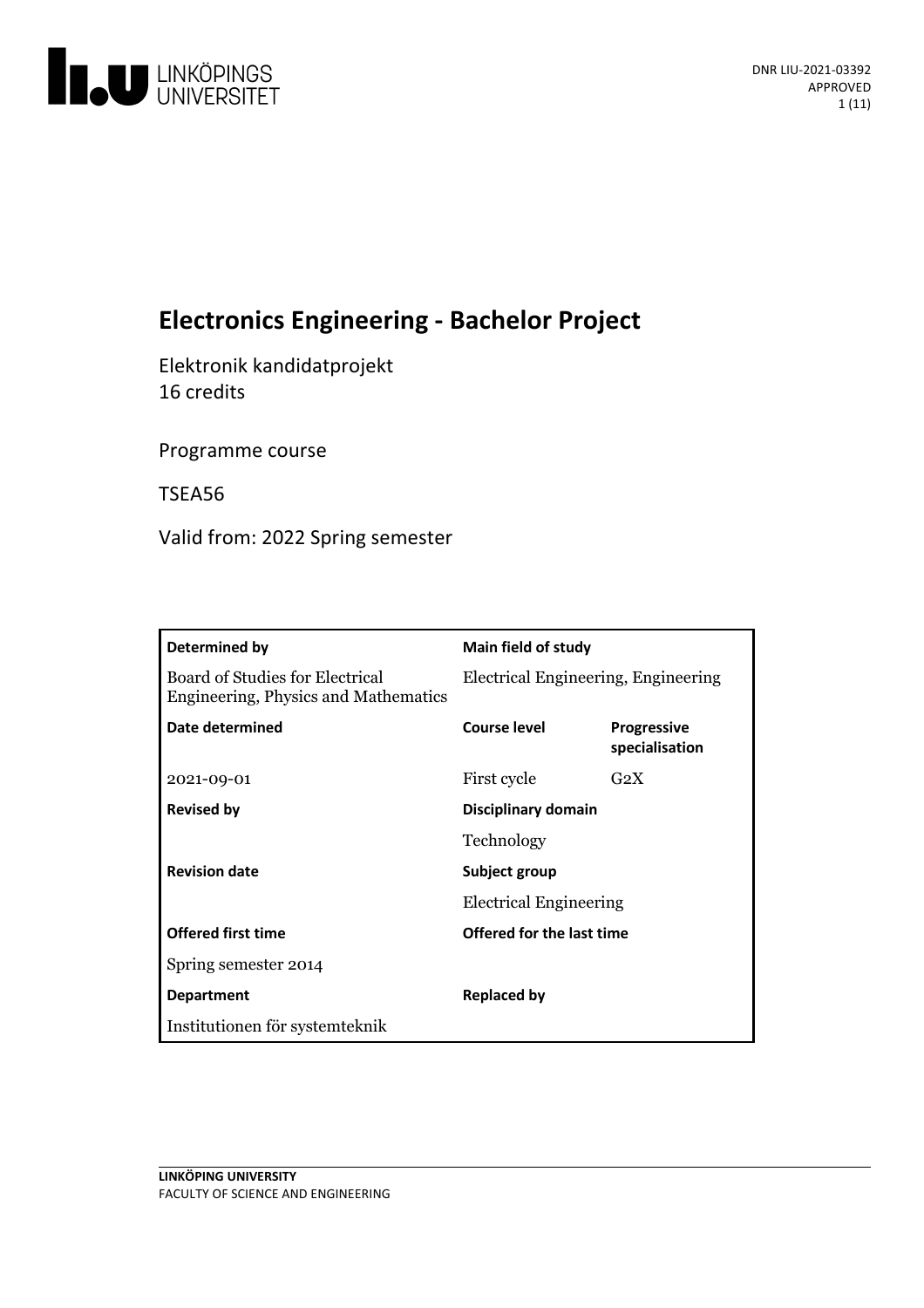# Course offered for

- Master of Science in Industrial Engineering and Management
- Master of Science in Applied Physics and Electrical Engineering
- Master of Science in Industrial Engineering and Management International
- Master of Science in Applied Physics and Electrical Engineering International

# Entry requirements

For admission to the course, see tab Common rules, headline Commencing a degree project.

The project assumes knowledge in programming, logic design, computer hardware and architecture and project methods.

Required admission courses for Y/Yi: "Engineering Project", "Switching Theory and Logical Design", "Introduction to Computer Programming" (or for Yi, another programming course), "Computer Hardware and Architecture".

Required admission courses for I/Ii: "Introduction to programming", "Switching Theory and Logical Design", "Computer Hardware and Architecture" (or equivalent).

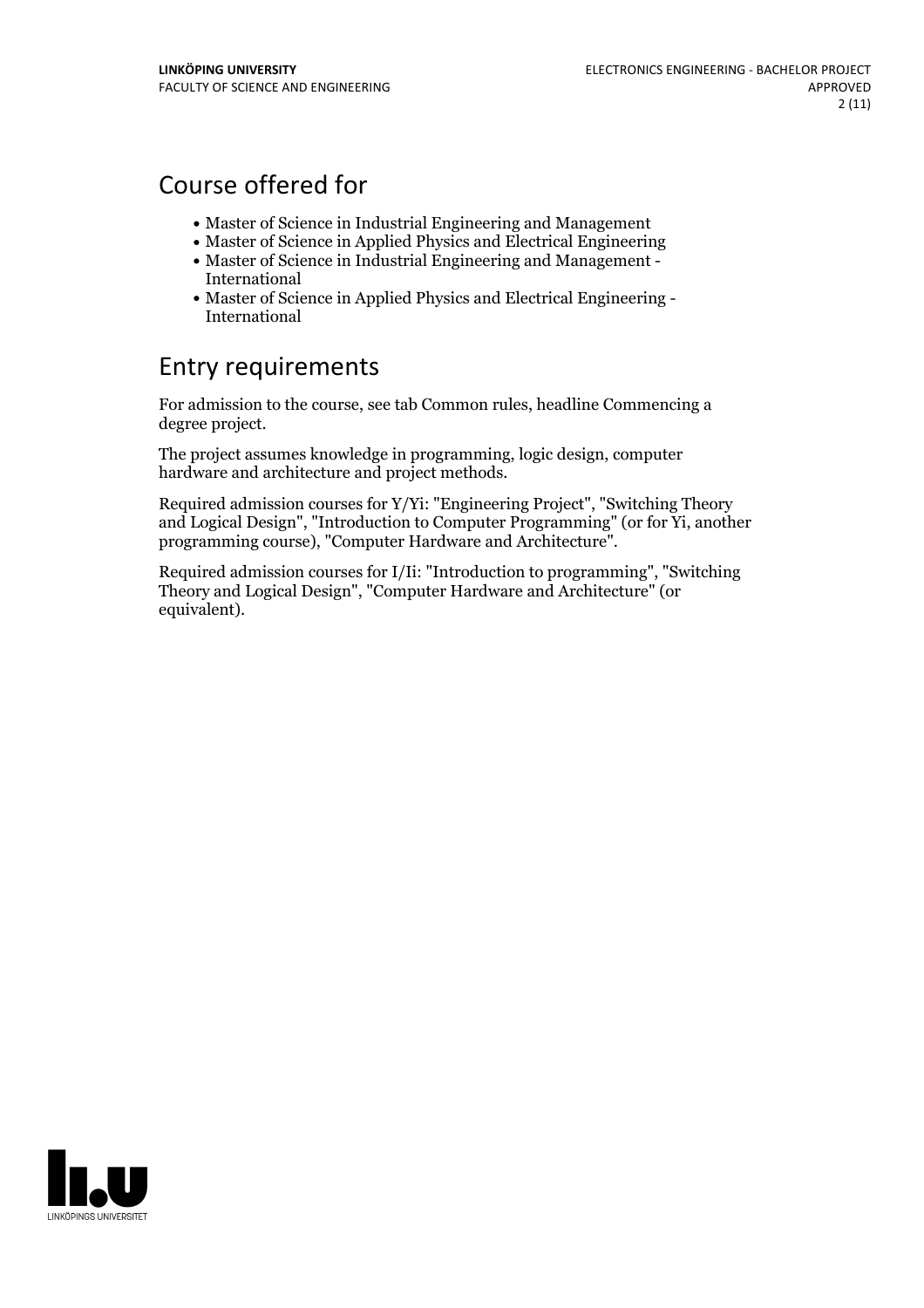# Intended learning outcomes

The bachelor project shall give experience in both electronic design and working in projects. After finishing the course, the student should be able to:

- design a computer controlled device
- analyze and structure digital circuit problems
- apply structured design principles for complex digital systems
- formulate a requirements specification from a project description
- apply knowledge from previous courses
- find and use complementing information
- implement a project according to a project model
- plan, document, and implement a project with limited human and material resources
- 
- follow up and modify project- and time-plan.<br>• actively contribute to a well functioning project group
- 
- 
- take initiative and find creative solutions. present results both orally and in written text. use modern design tools for hardware design and programming of microcontrollers<br>• troubleshoot digital systems with modern measurement tools.
- 
- 
- $\bullet$ evaluate and suggest improvements of the project.  $\bullet$  critical review and discuss in speech and text the bachelor project
- describe and explain ethical challenges with engineering and technical development.<br>• apply basic normative ethical theories, principles, and notions in concrete
- cases and situations.

# Examination

| PRA <sub>1</sub> | Project work                       | 11 credits  | U.G |
|------------------|------------------------------------|-------------|-----|
| UPG1             | Written report                     | 2 credits   | U.G |
| UPG2             | <b>Ethics</b>                      | 1.5 credits | U.G |
| UPG3             | <b>Presentation and opposition</b> | 1.5 credits | U.G |

# Grades

Two grade scale, older version, U, G

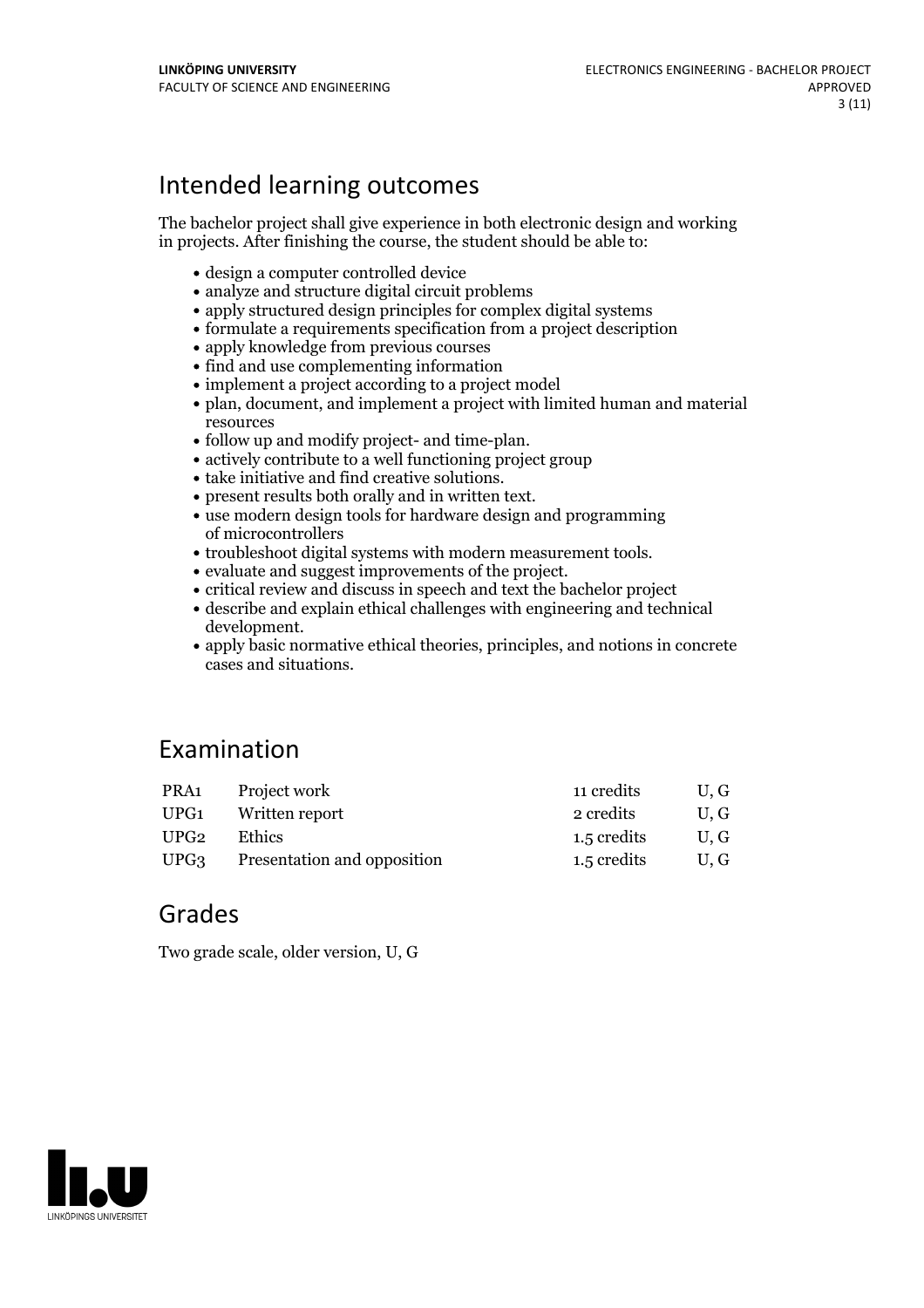# **Common rules**

# Degree projects (included in Term 6 of study programmes in engineering)

#### **General provisions**

All study programmes in engineering (with the exception of the programme in Industrial Engineering and Management – International and the programme in Applied Physics and Electrical Engineering – International) have since 2014 included an obligatory degree project. The project undertaken may also be included as part of the Bachelor of Science (Technology). During Term 6 of each programme, one or several special courses are given that constitute degree projects. The syllabuses of these courses contain course-specific provisions, which are supplemented with the general provisions given below.

#### **Aim**

The degree project is to contribute to general and programme-specific objectives of the study programmes in engineering being achieved. Specific learning outcomes are given in the relevant course syllabus. In addition, the degree project has also the following learning outcomes, which are common to all degree project- based courses at LiTH:

• Knowledge of the subject

After carrying out the degree project, the student is expected to master the following:

- $\circ$  integrating in a systematic manner the knowledge gained during the period of study
- applying methodological knowledge and subject-specific knowledge within the main subject area
- $\circ$  assimilating the contents of relevant technical publications and relating the study to such contents.<br>• Personal and professional skills
- 

After carrying out the degree project, the student is expected to possess the following skills:

- $\circ$  formulating research questions and limiting the same, within a specified time schedule
- $\circ$  seeking and evaluating scientific literature.<br>  $\bullet$  Working and communicating in a group
- 
- After carrying out the degree project, the student is expected to possess the following skills:
	- $\circ$  planning, executing and presenting independent work in the form of a project carried out in a group
	- $\circ$  expressing oneself professionally, in writing and orally
	- critically examining and discussing independent work presented in
- speech and in writing.<br>• Engineering fundamentals

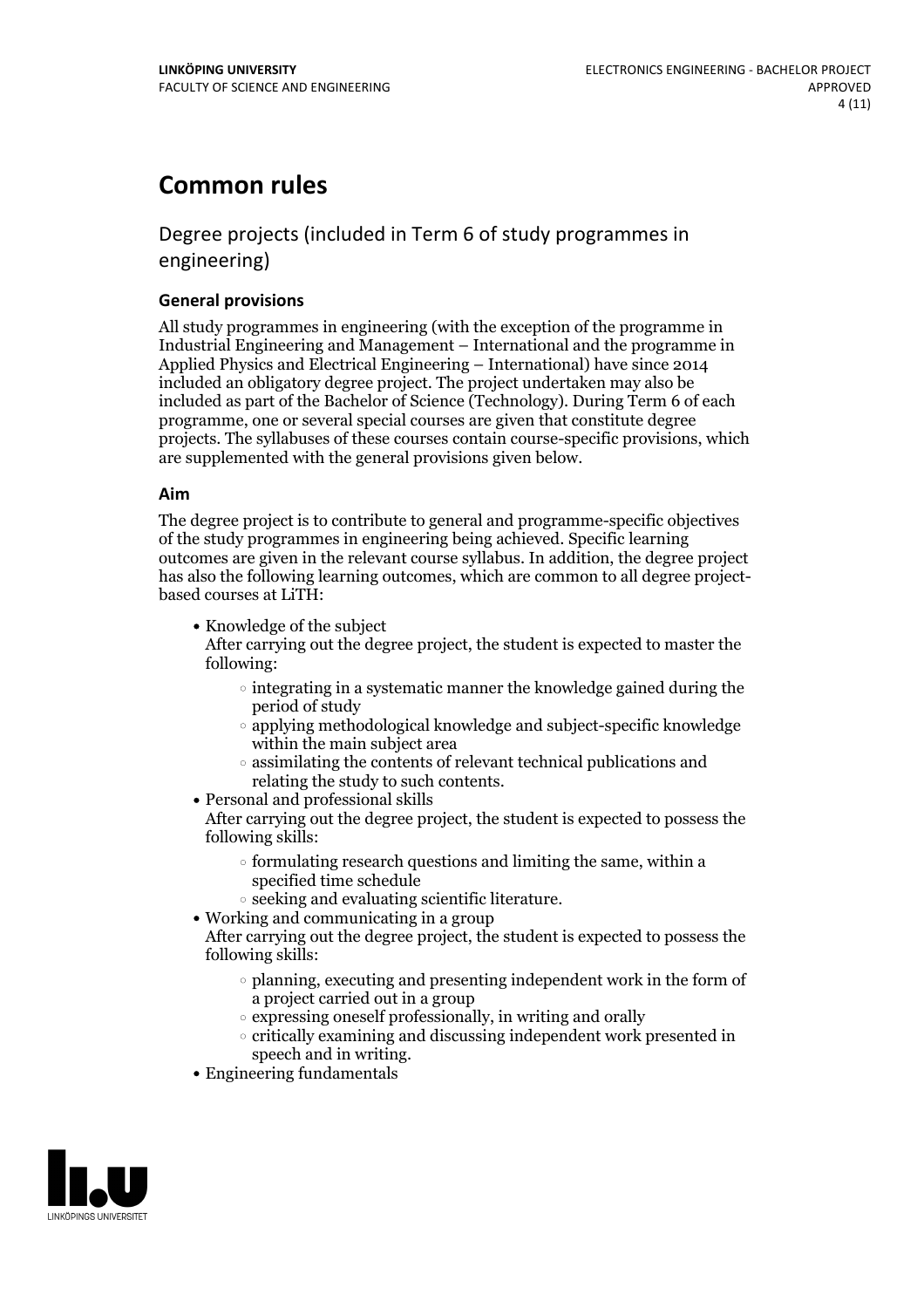After carrying out the degree project, the student is expected to master the following:

- $\circ$  creating, analysing and/or evaluating technical solutions
- making assessments that consider relevant scientific, societal and ethical aspects.

#### **Degree projects undertaken while studying abroad**

During study abroad, an individual plan is to be drawn up together with the faculty programme director to determine how the requirements for a degree project in engineering can be satisfied.

#### **Commencing a degree project**

Before a student commences a degree project, the following requirements must be satisfied:

- The student must have a minimum of 90 credits obtained from courses from Terms 1-4 of the programme (courses taken voluntarily are not counted). This requirement must be satisfied before the end of the third week of study period 2 of the autumn term before the degree project is to be carried out.<br>• The student must have completed the subject-specific courses listed in the
- course syllabus for the relevant degree project course. This requirement must be satisfied before the end of the third week of study period 2 of the
- $\bullet$  When assessing whether the requirements have been satisfied, individual decisions (such as those taken in association with admission to subsequent parts of the programme) are to be considered.

Registration for a degree project is carried out during the course registration period 1-10 October in the autumn before the degree project is to be undertaken.

#### **Forms of examination**

The examiner for the degree project is responsible for ensuring that examination takes place as specified by the course syllabus, and, where appropriate, carries out the duties of an examiner for degree projects.

The written report of the degree project corresponds to a degree project for a bachelor's degree. This means that it is to be managed in an equivalent manner with respect to publication, unless special circumstances apply.

The report must be prepared in accordance with principles for acceptable practice when referring to sources (references or quotations for which the source is specified) when the text, images, ideas, data, etc., of other people are used. It is also to be made clear whether the author has reused his or her own text, images, ideas, data, etc. from previous examinations, such as undergraduate work, project reports, etc. (This is sometimes known as"self-plagiarism".) A failure to specify such sources may be regarded as attempted deception during examination.

In cases in which several students carry out a degree project together, the

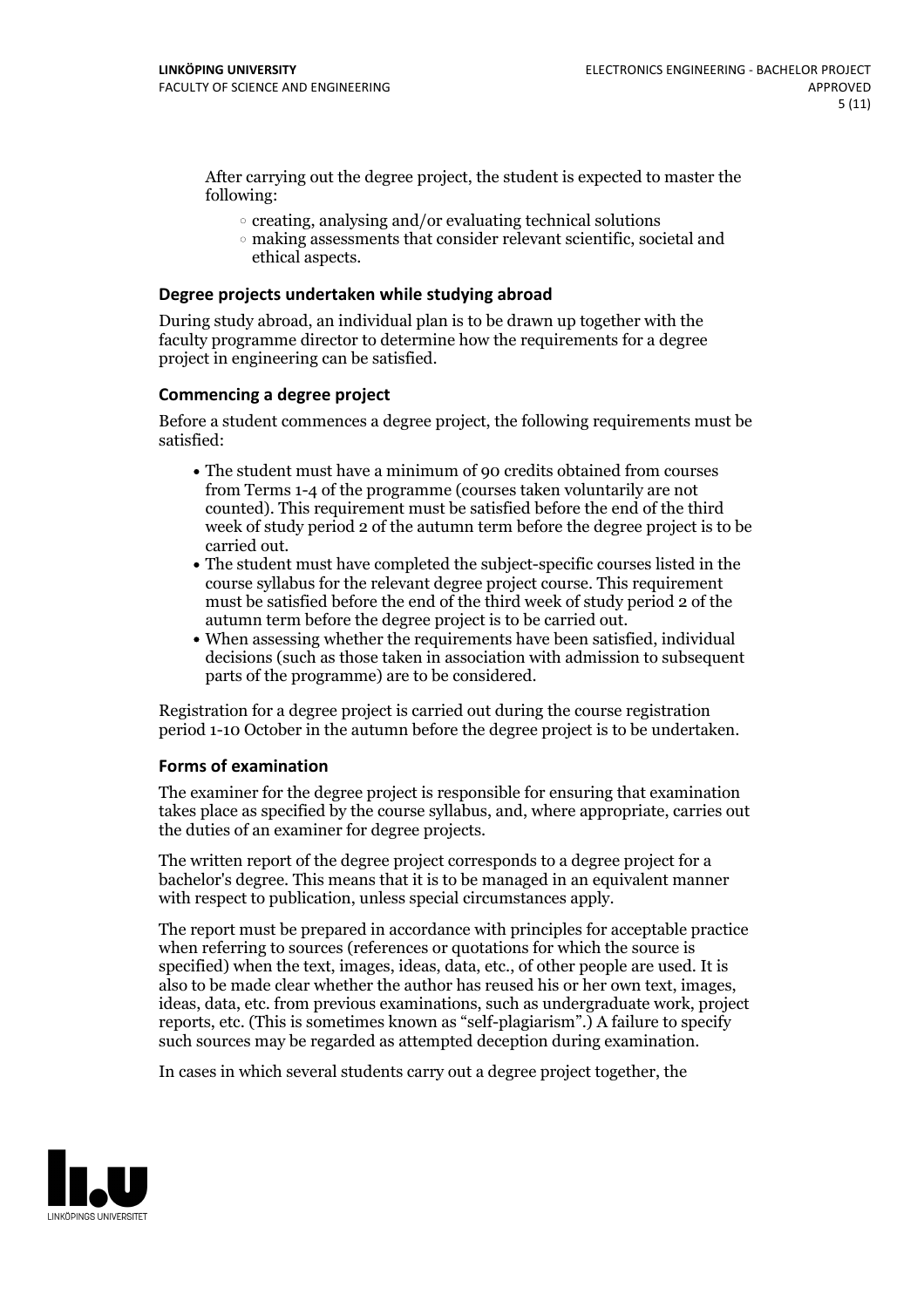contribution of each student is to be specified. The extent of the work for each student is to correspond to that of a degree project. The examiner is to ensure that each student has contributed in a satisfactory manner to the work, and that each student satisfies the requirements for achieving a Pass grade for the degree project.

### Course syllabus

A syllabus must be established for each course. The syllabus specifies the aim and contents of the course, and the prior knowledge that a student must have in order to be able to benefit from the course.

## Timetabling

Courses are timetabled after a decision has been made for this course concerning its assignment to a timetable module.

### Interruption in and deregistration from a course

The LiU decision, Guidelines concerning confirmation of participation in education (Dnr LiU-2020-02256), states that interruptions in study are to be recorded in Ladok. Thus, all students who do not participate in a course for which they have registered must record the interruption, such that the registration on the course can be removed. Deregistration from or interrupting a course is carried out using <sup>a</sup> web-based form: https://www.lith.liu.se/for- [studenter/kurskomplettering?l=en.](https://www.lith.liu.se/for-studenter/kurskomplettering?l=en)

## Cancelled coursesand changes to the course syllabus

Courses with few participants (fewer than 10) may be cancelled or organised in a manner that differs from that stated in the course syllabus. The Dean is to deliberate and decide whether a course is to be cancelled or changed from the course syllabus.

### Guidelines relating to examinations and examiners

For details, see Guidelines for education and examination for first-cycle and second-cycle education at Linköping University, Dnr LiU-2020-04501 [\(http://styrdokument.liu.se/Regelsamling/VisaBeslut/917592\)](http://styrdokument.liu.se/Regelsamling/VisaBeslut/917592).

An examiner must be employed as a teacher at LiU according to the LiU Regulations for Appointments, Dnr LiU-2021-01204 [\(https://styrdokument.liu.se/Regelsamling/VisaBeslut/622784](https://styrdokument.liu.se/Regelsamling/VisaBeslut/622784)). For courses in second-cycle, the following teachers can be appointed as examiner: Professor (including Adjunct and Visiting Professor), Associate Professor (including Adjunct), Senior Lecturer (including Adjunct and Visiting Senior Lecturer), Research Fellow, or Postdoc. For courses in first-cycle, Assistant Lecturer (including Adjunct and Visiting Assistant Lecturer) can also be appointed as examiner in addition to those listed for second-cycle courses. In exceptional

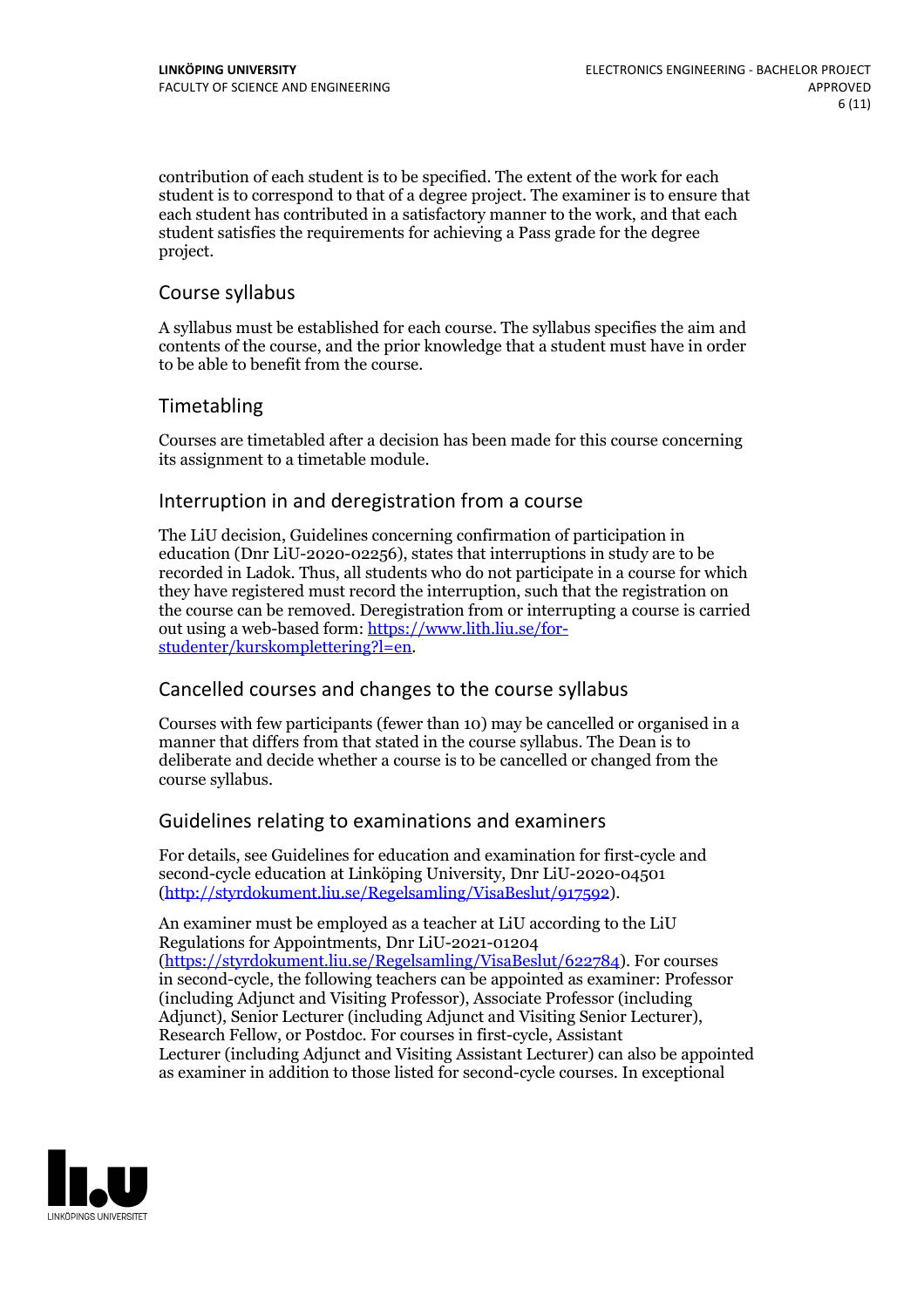cases, a Part-time Lecturer can also be appointed as an examiner at both first- and second cycle, see Delegation of authority for the Board of Faculty of Science and Engineering.

## Forms of examination

#### **Principles for examination**

Written and oral examinations and digital and computer-based examinations are held at least three times a year: once immediately after the end of the course, once in August, and once (usually) in one of the re-examination periods. Examinations held at other times are to follow a decision of the faculty programme board.

Principles for examination scheduling for courses that follow the study periods:

- courses given in VT1 are examined for the first time in March, with re-examination in June and August
- courses given in VT2 are examined for the first time in May, with re-examination in August and October
- courses given in HT1 are examined for the first time in October, with re-examination in January and August
- courses given in HT2 are examined for the first time in January, with re-examination in March and in August.

The examination schedule is based on the structure of timetable modules, but there may be deviations from this, mainly in the case of courses that are studied and examined for several programmes and in lower grades (i.e. 1 and 2).

Examinations for courses that the faculty programme board has decided are to be held in alternate years are held three times during the school year in which the course is given according to the principles stated above.

Examinations for courses that are cancelled or rescheduled such that they are not given in one or several years are held three times during the year that immediately follows the course, with examination scheduling that corresponds to the scheduling that was in force before the course was cancelled or rescheduled.

When a course, or a written examination (TEN, DIT, DAT), is given for the last time, the regular examination and two re-examinations will be offered. Thereafter, examinations are phased out by offering three examinations during the following academic year at the same times as the examinations in any substitute course. If there is no substitute course, three examinations will be offered during re- examination periods during the following academic year. Other examination times are decided by the faculty programme board. In all cases above, the examination is also offered one more time during the academic year after the following, unless the faculty programme board decides otherwise. In total, 6 re-examinations are offered, of which 2 are regular re-examinations. In the examination registration system, the examinations given for the penultimate time and the last time are denoted.

If a course is given during several periods of the year (for programmes, or on

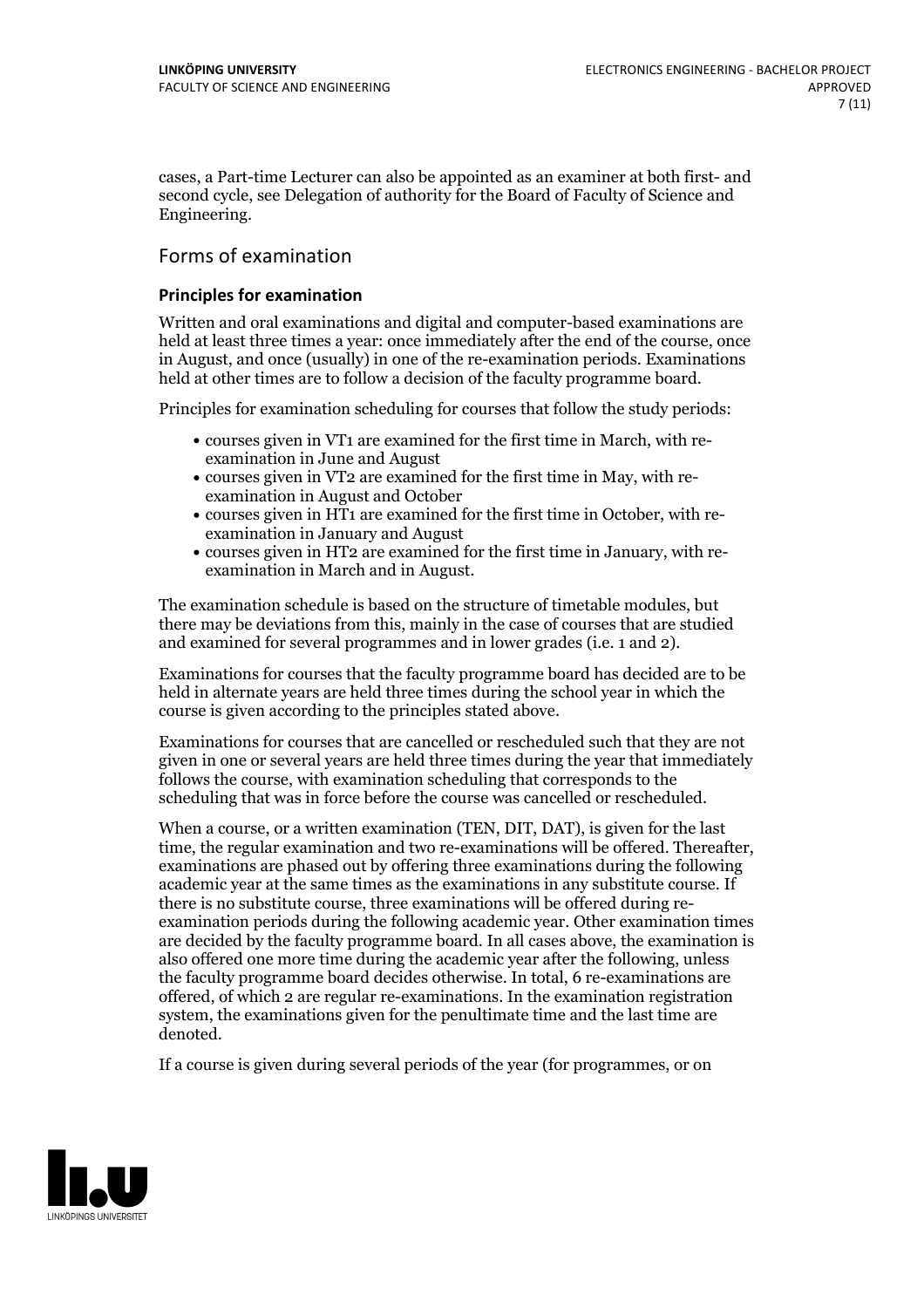different occasions for different programmes) the faculty programme board or boards determine together the scheduling and frequency of re-examination occasions.

#### **Retakes of other forms of examination**

Regulations concerning retakes of other forms of examination than written examinations and digital and computer-based examinations are given in the LiU [http://styrdokument.liu.se/Regelsamling/VisaBeslut/917592.](http://styrdokument.liu.se/Regelsamling/VisaBeslut/917592)

#### **Course closure**

For Decision on Routines for Administration of the Discontinuation of Educational Programs, Freestanding Courses and Courses in Programs, see DNR LiU-2021-04782. After a decision on closure and after the end of the discontinuation period, the students are referred to a replacement course (or similar) according to information in the course syllabus or programme syllabus. If a student has passed some part/parts of a closed program course but not all, and there is an at least partially replacing course, an assessment of crediting can be made. Any crediting of course components is made by the examiner.

#### **Registration for examination**

In order to take an written, digital or computer-based examination, registration in advance is mandatory, see decision in the university's rule book [https://styrdokument.liu.se/Regelsamling/VisaBeslut/622682.](https://styrdokument.liu.se/Regelsamling/VisaBeslut/622682) An unregistered student can thus not be offered a place. The registration is done at the Student Portal or in the LiU-app during the registration period. The registration period opens 30 days before the date of the examination and closes 10 days before the date of the examination. Candidates are informed of the location of the examination by email, four days in advance.

#### **Code of conduct for students during examinations**

Details are given in a decision in the university's rule book: <http://styrdokument.liu.se/Regelsamling/VisaBeslut/622682>.

### **Retakes for higher grade**

Students at the Institute of Technology at LiU have the right to retake written examinations and digital and computer-based examinations in an attempt to achieve a higher grade. This is valid for all examination components with code "TEN", "DIT" and "DAT". The same right may not be exercised for other examination components, unless otherwise specified in the course syllabus.

A retake is not possible on courses that are included in an issued degree diploma.

### **Grades**

The grades that are preferably to be used are Fail (U), Pass (3), Pass not without distinction  $(4)$  and Pass with distinction  $(5)$ .

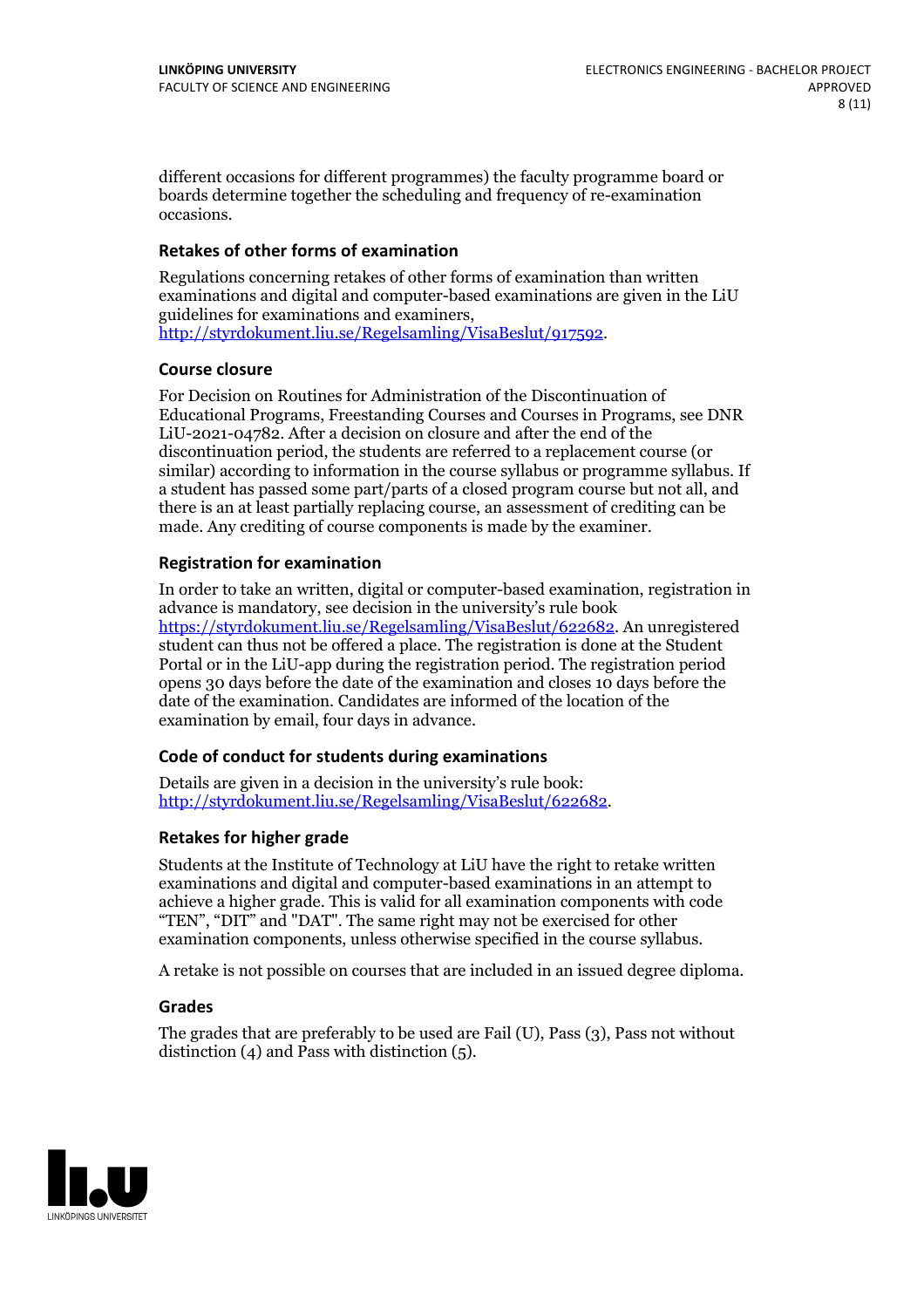- Grades U, 3, 4, 5 are to be awarded for courses that have written or digital examinations.<br>• Grades Fail (U) and Pass (G) may be awarded for courses with a large
- degree of practical components such as laboratory work, project work and
- group work. Grades Fail (U) and Pass (G) are to be used for degree projects and other independent work.

#### **Examination components**

The following examination components and associated module codes are used at the Faculty of Science and Engineering:

- Grades U,  $3$ ,  $4$ ,  $5$  are to be awarded for written examinations (TEN) and digital examinations (DIT).
- $\bullet$  Examination components for which the grades Fail (U) and Pass (G) may be awarded are laboratory work (LAB), project work (PRA), preparatory written examination (KTR), digital preparatory written examination (DIK), oral examination (MUN), computer-based examination (DAT), home
- assignment (HEM), and assignment (UPG).<br>• Students receive grades either Fail (U) or Pass (G) for other examination components in which the examination criteria are satisfied principally through active attendance such as tutorial group (BAS) or examination item (MOM).<br>• Grades Fail (U) and Pass (G) are to be used for the examination
- components Opposition (OPPO) and Attendance at thesis presentation (AUSK) (i.e. part of the degree project).

In general, the following applies:

- 
- Mandatory course components must be scored and given <sup>a</sup> module code. Examination components that are not scored, cannot be mandatory. Hence, it is voluntary to participate in these examinations, and the voluntariness must be clearly stated. Additionally, if there are any associated conditions to
- the examination component, these must be clearly stated as well.<br>• For courses with more than one examination component with grades U,3,4,5, it shall be clearly stated how the final grade is weighted.

For mandatory components, the following applies (in accordance with the LiU Guidelines for education and examination for first-cycle and second-cycle education at Linköping University,

[http://styrdokument.liu.se/Regelsamling/VisaBeslut/917592\)](http://styrdokument.liu.se/Regelsamling/VisaBeslut/917592):

If special circumstances prevail, and if it is possible with consideration of the nature of the compulsory component, the examiner may decide to replace the compulsory component with another equivalent component.

For possibilities to alternative forms of examinations, the following applies (in accordance with the LiU Guidelines for education and examination for first-cycle [http://styrdokument.liu.se/Regelsamling/VisaBeslut/917592\)](http://styrdokument.liu.se/Regelsamling/VisaBeslut/917592):

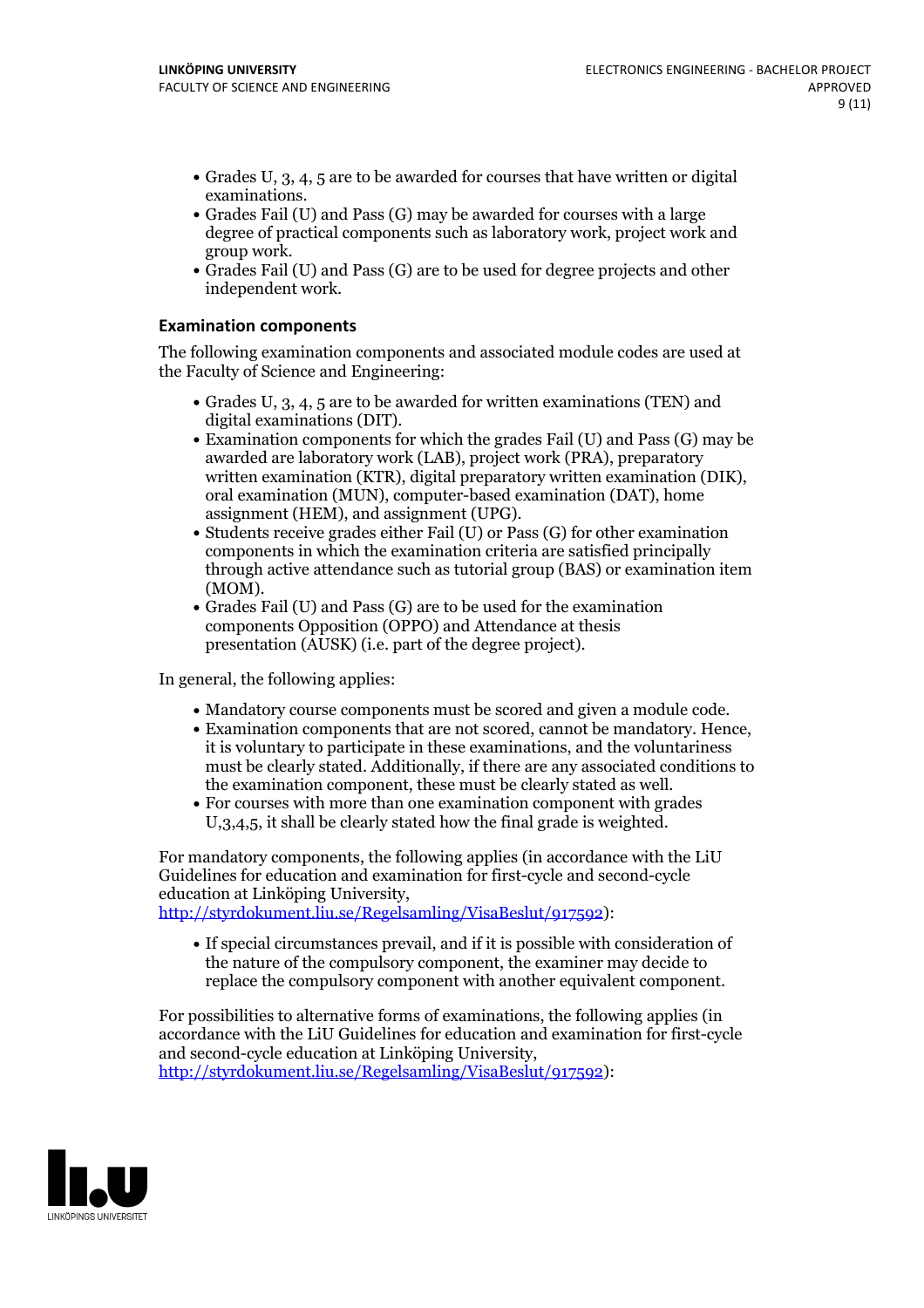- If the LiU coordinator for students with disabilities has granted a student the right to an adapted examination for a written examination in an
- $\bullet$  If the coordinator has recommended for the student an adapted examination or alternative form of examination, the examiner may grant this if the examiner assesses that it is possible, based on consideration of
- the course objectives. An examiner may also decide that an adapted examination or alternative form of examination if the examiner assessed that special circumstances prevail, and the examiner assesses that it is possible while maintaing the objectives of the course.

### **Reporting of examination results**

The examination results for a student are reported at the relevant department.

#### **Plagiarism**

For examinations that involve the writing of reports, in cases in which it can be assumed that the student has had access to other sources (such as during project work, writing essays, etc.), the material submitted must be prepared in accordance with principles for acceptable practice when referring to sources (references or quotations for which the source is specified) when the text, images, ideas, data, etc. of other people are used. It is also to be made clear whether the author has reused his or her own text, images, ideas, data, etc. from previous examinations, such as degree projects, project reports, etc. (this is sometimes known as "self- plagiarism").

A failure to specify such sources may be regarded as attempted deception during examination.

#### **Attempts to cheat**

In the event of <sup>a</sup> suspected attempt by <sup>a</sup> student to cheat during an examination, or when study performance is to be assessed as specified in Chapter <sup>10</sup> of the Higher Education Ordinance, the examiner is to report this to the disciplinary board of the university. Possible consequences for the student are suspension from study and a formal warning. More information is available at <https://www.student.liu.se/studenttjanster/lagar-regler-rattigheter?l=en>.

## Regulations (apply to LiU in its entirety)

The university is a government agency whose operations are regulated by legislation and ordinances, which include the Higher Education Act and the Higher Education Ordinance. In addition to legislation and ordinances, operations are subject to several policy documents. The Linköping University rule book collects currently valid decisions of a regulatory nature taken by the university board, the vice-chancellor and faculty/department boards.

LiU's rule book for education at first-cycle and second-cycle levels is available at [http://styrdokument.liu.se/Regelsamling/Innehall/Utbildning\\_pa\\_grund-](http://styrdokument.liu.se/Regelsamling/Innehall/Utbildning_pa_grund-_och_avancerad_niva)